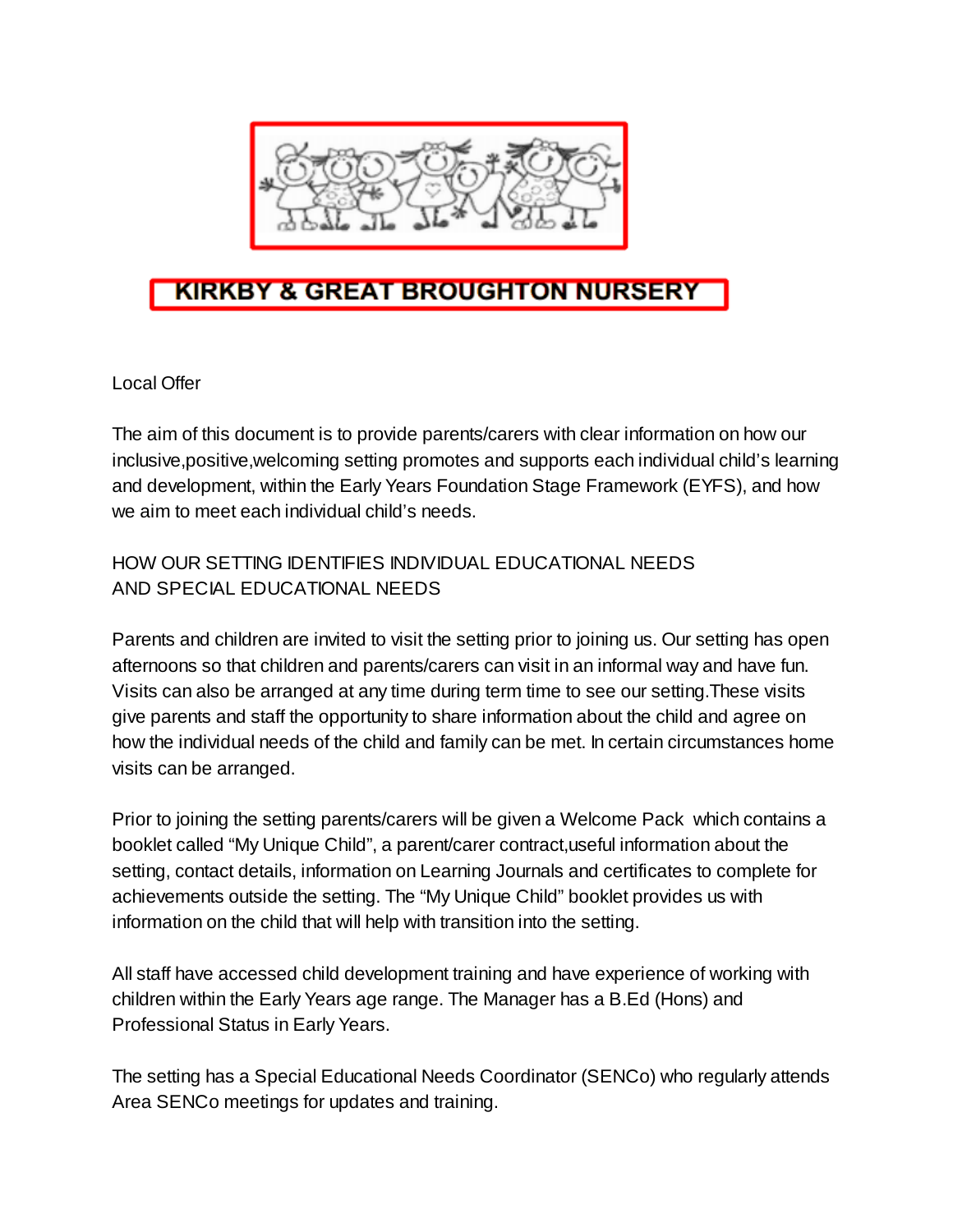A key worker will be allocated to help the child familiarise themselves with the setting and also be an initial point of contact for the parents/carers to liaise with.

Although the sessions are child led ,whereby children are free to choose activities and resources that they wish to play with, adults will interact with the children to enable activities to be carried out safely or to further enhance the learning experience.There are also adult led activities to promote the six areas of learning and development in the EYFS.

Planning is reflective depending on the interests of children and the ages/ stages of their development. Any special themes will be notified via our regular half termly newsletter. The notice board inside nursery has a visual display of the number/phonic sound of the week and any special theme we will be introducing to the children.

On-going observational assessments are carried out on all children in the setting to monitor progress in line with the EYFS. Within the first two weeks of a child entering the setting we will use these observations to establish a starting point. An initial assessment will also be carried when the child has settled. At any time that there is a concern with a child's development or progress this would be discussed immediately with the Manager and Key worker. If there is cause for concern then this would be discussed immediately with the parents/carers. If required the SENCo with the involvement of the parents/carers would complete an Individual Learning and Provision Plan (ILPP).

The ILPP is an agreed set of targets that the child should be working towards achieving within a given time scale.

If necessary the SENCo will (with permission from parents/carers) consult further with other professionals such as Speech and Language Therapists, Early Years Advisory Teachers, to gain further advice or seek an assessment. The setting will then work with parents/carers and professionals to implement any recommendations,strategies or targets.

The ILPP is reviewed and updated termly or earlier should targets be achieved or revised. The review meetings will involve parents/carers, the SENCo, the Nursery Manager and any other professionals who may be involved.

## HOW WE WILL SUPPORT A CHILD WITH SPECIAL EDUCATIONAL NEEDS OR DISABILITY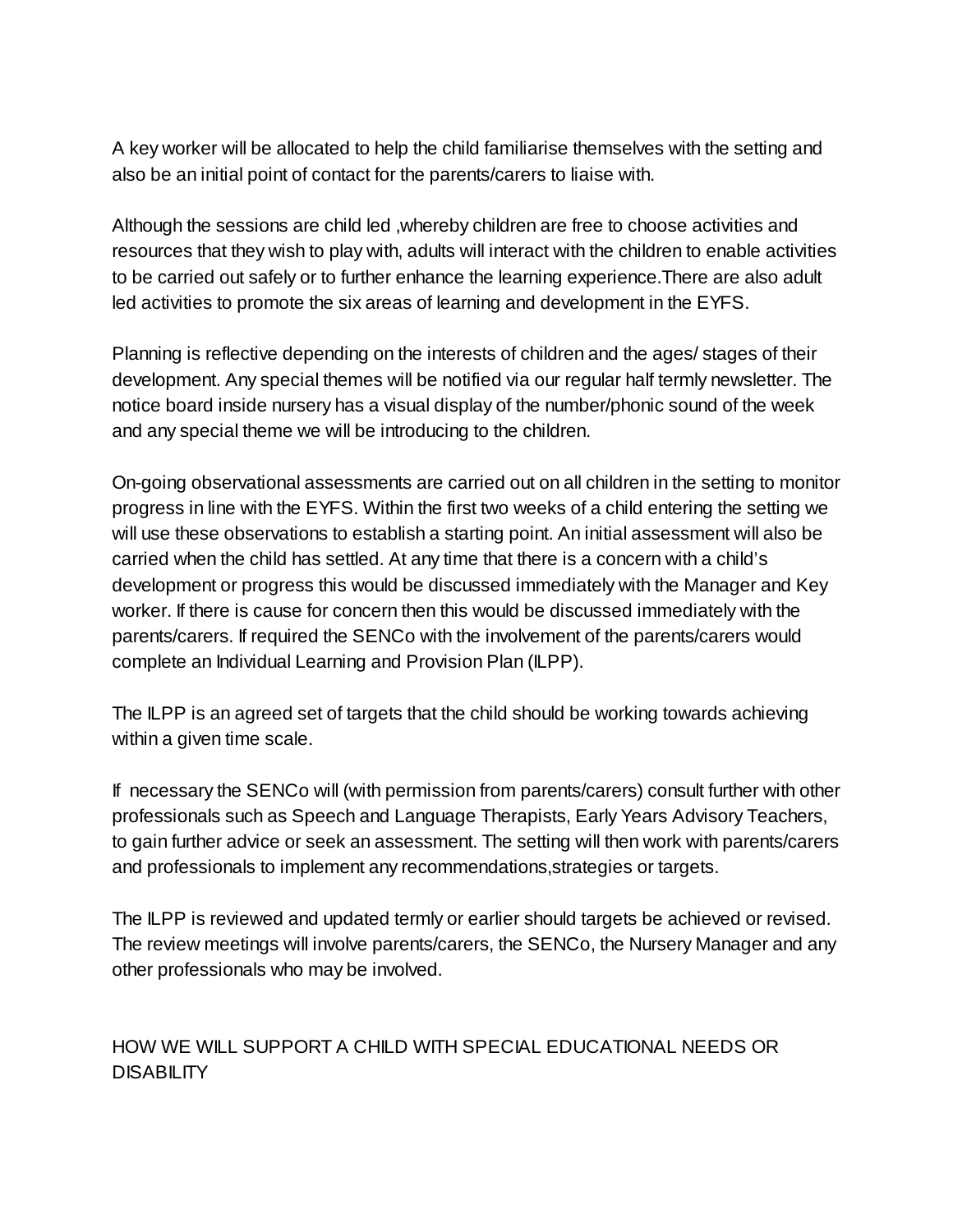The Manager, Key worker and SENCo will work together to discuss the strengths and needs of the child and agree an appropriate settling in procedure with the parents/carers.

The Nursery is on one level with a ramp access at the front of the building. There is a large outside play area to the rear which is accessible by steps to the rear and via a ramp and a large gate if accessed from the front of the building,the front access would be suitable for wheelchair users. The outside area is on one level but has a small mound which is accessible via steps and/or a bark pathway. There is a disabled toilet inside the building.

Any necessary changes to the setting, routines or equipment, to help meet the needs of a child, would be discussed and implemented, where possible. Changes to the setting would have to be within the constraints that the building would allow.

If necessary other professionals already involved with the child would be consulted, with parental consent. If these professionals recommend further staff training to support the child then we would endeavour to undertake it. (All staff have Paediatric and Emergency First Aid Training)

ILPPs would be completed with the involvement of parents/carers and if required other professionals.

A consultation meeting would be arranged at the end of the first half term to discuss how the child has settled and whether there are any concerns. However we do have an open door policy and parents/carers are welcome to speak with staff at the beginning or end of the sessions, as is stated in our welcome pack. Further consultations are arranged in each term.

A "Learning Journey" booklet will be completed during the child's time at Nursery and this will show the progress and achievements of the child. The Learning Journey will contain the "My Unique Child" booklet,the starting points and the initial assessment. It will also show observations made by staff and will identify the next step(s) to promote learning and development. The Learning Journey is available for parents/carers to look at at each session and parents/carers are actively encouraged to make comments or add details of their child's achievements outside the setting. When the child leave us The Learning Journey will be given to the school or next setting.This will enable continuity of care and provide information to help plan further educational needs in the new setting.The Learning Journey should then be returned to the parents/carers.

In addition to the Learning Journey the setting has a photo file on each individual child so